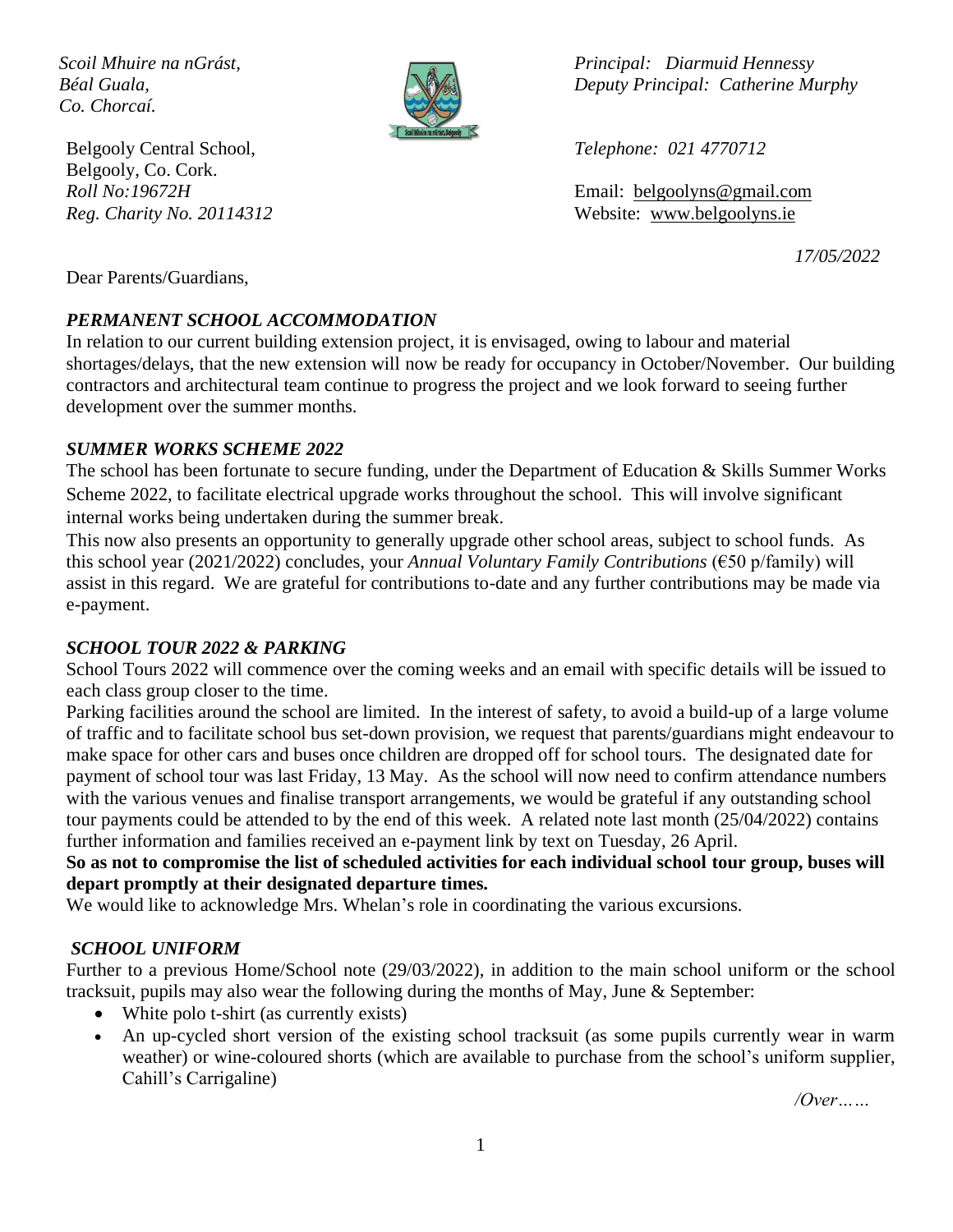#### *Cont'd / …… Page 2 'BIG FRIENDLY GUIDE TO THE EUROPEAN UNION' PROGRAMME*

As their involvement with the *BFGtoEU* programme draws to a close, Mrs. Clancy's fifth class celebrated European Week last Wednesday. They had the privilege of engaging with the President of the European Parliament, President Roberta Metsola, and this was followed by the infamous Europe Day Zoom Quiz. This event included children from many countries within the European Union and celebrated the E.U. motto, *United in Diversity*. Further details on this programme available at [https://bfgtoeu.com/.](https://bfgtoeu.com/)

# *AGRI AWARE & INCREDIBLE EDIBLES*

As part of the Incredible Edibles initiative, pupils in Ms O'Donovan's Second Class have been learning about the origins of food, identifying different fruit/vegetables and reading food labels. They have collected food labels, made posters showing processed/unprocessed foods, planted lots of seeds (carrots, chives, lettuce, turnips and spinach) and enjoyed watering them and watching them grow. They currently have strawberries and potatoes growing in the classroom. Their efforts were acknowledged by Agri Aware last week and featured on their website as 'School of the Week' [\(https://www.agriaware.ie/incredible-edibles](https://www.agriaware.ie/incredible-edibles-school-of-the-week-scoil-mhuire-na-ngrast-co-cork/)[school-of-the-week-scoil-mhuire-na-ngrast-co-cork/\)](https://www.agriaware.ie/incredible-edibles-school-of-the-week-scoil-mhuire-na-ngrast-co-cork/). Well done!

# *FARM SAFETY & WATER SAFETY*

To ensure that everyone stays safe over the summer months, the classes will be covering water and farm safety with their class teachers over the coming weeks.

To assist parents with supporting their child's learning in this area, the following will be of help:

- *HSE 'Child Safety Around the Farm'* [https://www2.hse.ie/wellbeing/child-health/child-safety](https://www2.hse.ie/wellbeing/child-health/child-safety-around-the-farm.html)[around-the-farm.html](https://www2.hse.ie/wellbeing/child-health/child-safety-around-the-farm.html)
- *Water Safety Ireland* <https://watersafety.ie/recreation/>

# *GREEN FLAG & TRAVEL FLAG SUCCESS*

Scoil Mhuire na nGrást is delighted to announce that we have been awarded our fifth *An Taisce* Green Flag, the Travel Flag. The Green Committee, comprising of current  $&$  former  $6<sup>th</sup>$  class pupils, teachers  $&$  SNAs, have all done trojan work to ensure our success in this area.

The many wide-ranging activities undertaken entailed sourcing funds for our bike shelter, travel surveys, bike workshops, 'Walk on Wednesday' (W.O.W.) days (which have taken off with gusto), a poster campaign on idling engines along with many more initiatives. Such endeavours encouraged the pupils and school community to actively consider and experience various sustainable forms of travel to and from school (i.e. walking, cycling/scooting, bus & car-pooling). In this regard, the school has also been granted funding under the *Safe Routes to School* programme which will lead to improved active travel paths for the entire school community.

This impressive achievement would not have been possible without the wonderful support of school families and our wider school and local community. Being a school embedded in the community, our efforts towards sustainable travel for pupils and staff are no different! We now look forward to celebrating and raising our Travel Flag on Wednesday 25 May at the school.

# *NATIONAL SPRING CLEAN WEEK (AN TAISCE)*

To support the work of the Belgooly Tidy Villages, who tend to the school's wall-mounted flower containers, our Sixth Class pupils and staff undertook a Spring Clean of our local approach roads to the school, as well as the Belgooly Walk area, at the end of last month, as part of *An Taisce's* 'National Spring Clean Week 2022'. Well done to everyone!

# *CITY SPORTS*

Trials for Cork City Sports were held on our return to school after Easter. Congratulations to all our qualifiers who will represent the school at MTU, Bishopstown on *Friday, 03 June* – girls (morning) & boys (afternoon). We would like to thank our Cork City Sports Committee for organising our school's participation at this annual event. */Over……*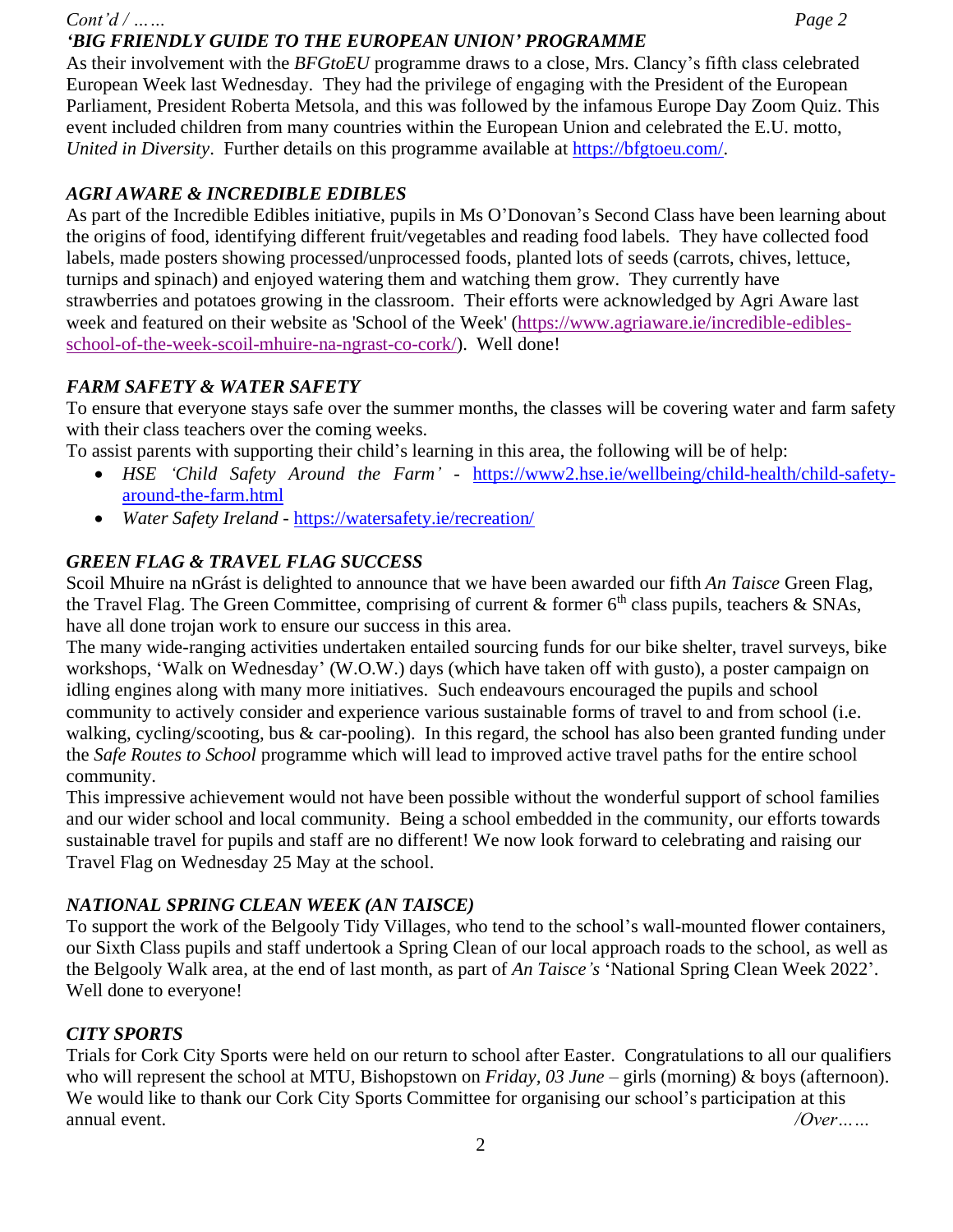# *SCIATH NA SCOL SUCCESS & NEW SCHOOL JERSYS (KINSALE STORAGE CENTRE)*

Congratulations to the girls and boys in  $5<sup>th</sup>$  and  $6<sup>th</sup>$  classes who have reached the Sciath na Scol camogie and hurling finals. Both teams beat Castlemartyr in the semi-finals last week. Thank you to all the parents who came along to support the teams during the group stages. The finals will take place either during the week beginning Monday, 30 May or Monday, 07 June (TBC) in Páirc Uí Rinn or Páirc Uí Chaoimh (TBC). This success is well-deserved as the teams have been busy training with their coaches since after the mid-term break. They are also sporting a new set of impressive school jerseys. In this regard, the school would like to acknowledge the generous sponsorship, by *Kinsale Storage Centre [\(www.kinsalestoragecentre.com\)](http://www.kinsalestoragecentre.com/)* , of a set of thirty new jerseys.

Ahead of the Sciath na Scol finals, the pupils will take part in the Carrigdhoun Sciath na Scol football blitzes. The girls' blitz takes place this Friday, 20 May and the boys' blitz takes place on Friday, 27 May. We wish both teams the best of luck.

Congratulations to Tadgh Cummins who represented the school on the Primary Games hurling team. Tadgh had a superb game when he played at the half-time match between Cork and Limerick on Easter Sunday.

### *PARENTS' ASSOCIATION – EASTER RAFFLE*

The Easter Raffle, organised by the Parents' Association, created some great excitement about the school just before Easter. A great success with an impressive amount raised  $- \epsilon$ 7692.50. Thank you to the PA, the pupils, school families, staff and local business/individual sponsors for your wonderful support.

To support the P.A. in their planned activities and work for the final term of 2021/2022, new members are always welcome. If you would like to get involved, please email: [pabelgoolyschoolagm@gmail.com](mailto:pabelgoolyschoolagm@gmail.com) . Details of committee members are also on the school website: [www.belgoolyns.ie/parents-association](http://www.belgoolyns.ie/parents-association)

# *SCÓR COMMITTEE 2022/2023 – NEW MEMBERS WELCOME*

We have been advised that Carrigdhoun GAA are currently in the process of forming a new Coiste Scór. Expressions of interest are invited for committee members, within the division, to support the planning and organisation of related activities over the course of the next school year. In previous years, the pupils have enjoyed participating in the various events that form part of *Scór na bPáistí* (e.g. solo-singing, ballad group, instrumental music, recitation, drama, table quiz, figure dancing  $\&$  set dancing). Such worthwhile participation has formed part of the pupils' developmental journey and it also serves as an enjoyable family and local community event during the winter months (usually February & March). Should any parent/guardian wish to become involved or should you know of anyone in the wider community who may be interested, further information and details may be obtained by emailing Pat O'Leary (Carrigdhoun Cultural Officer) at [culturalofficer.carrigdhoun.cork@gaa.ie](mailto:culturalofficer.carrigdhoun.cork@gaa.ie)

#### *ACKNOWLEDGEMENT*

We are fortunate to have such a rich variety of school events which add to the pupils learning experience in so many ways. The school is mindful of the many individuals (committed and dedicated staff, pupils, parents, Garden Angels, local GAA coaches, assistance and offers in relation to ICT and school excursions ..…) and various groups (Parish Groups, Parents' Association, Board of Management, Belgooly Tidy Villages, local sporting organisations, local businesses/companies....) who are most generous with their time in facilitating, organising and supporting the school in numerous ways. Everyone's continuing support is much appreciated. Should you have a particular interest or be in a position to possibly assist and add to school life in any area, in terms of expertise/practical support/materials/resources, please feel free to contact the school office at any time.

*/Over……*